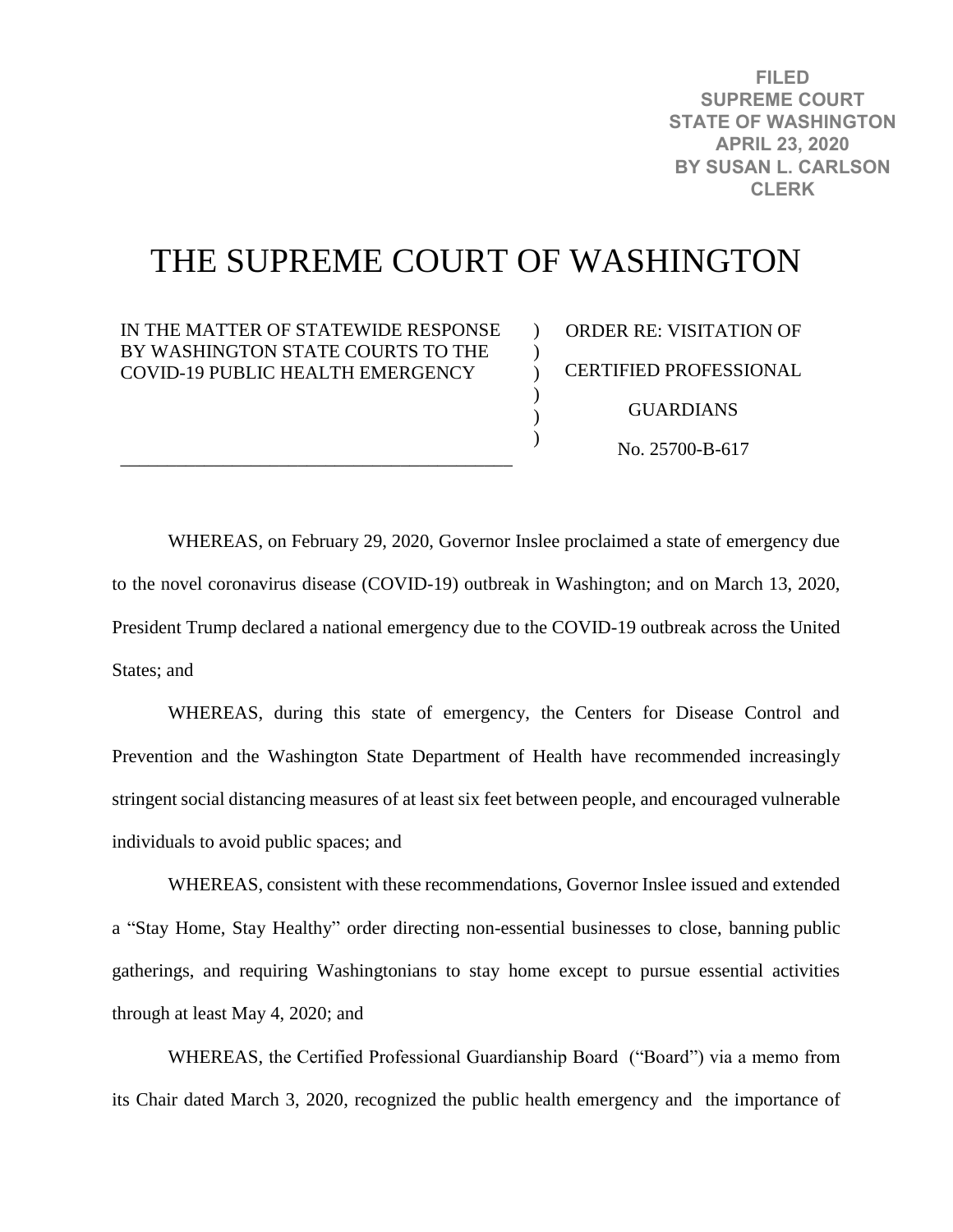## Page 2 ORDER 25700-B-617

avoiding in-person visits by certified professional guardians ("CPGs") as circumstances dictate and the use of informed judgement; and

WHEREAS, the Board memo also stated the Board expectation that CPGs document their reason for not visiting an incapacitated person in person and the outreach that was done instead in accordance with Board Regulation 404.1; and

WHEREAS, preventing the further spread of COVID-19 continues to be a compelling concern, as well as CPGs' fiduciary duty to be informed and make decisions about the care and safety of incapacitated persons.

NOW, THEREFORE, pursuant to the Supreme Court's plenary authority with respect to guardianship practice and CPGs in their role as officers of the court, and the duty to ensure the safety of incapacitated persons, CPGs, and the public.

## IT IS HEREBY ORDERED:

1. Certified Professional Guardians of the person must continue to be adequately informed to make decisions with respect to the care and safety of incapacitated persons. In accordance with Certified Professional Guardianship Board Regulation 404.1, the Certified Professional Guardian may use an alternative means of visitation such as: live video conferencing; telephone calls; interviews with third party experts such as medical providers; or interviews with care providers. CPGs shall continue to document the alternative means of visitation and outreach, along with documentation of the circumstances.